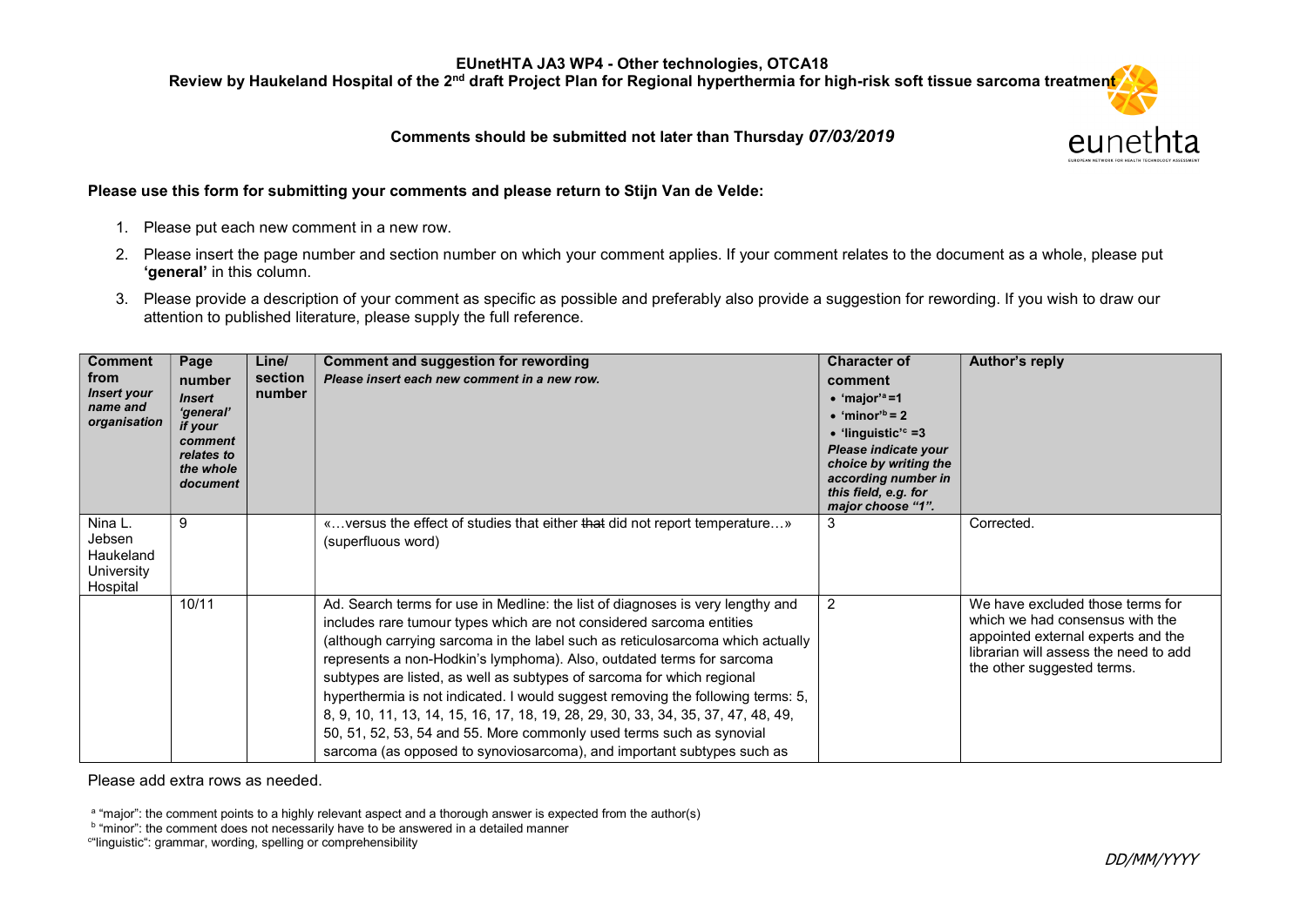Review by Haukeland Hospital of the 2<sup>nd</sup> draft Project Plan for Regional hyperthermia for high-risk soft tissue sarcoma treatmen<mark>t</mark>

#### Comments should be submitted not later than Thursday 07/03/2019

| Comment<br>from<br>Insert your<br>name and<br>organisation | Page<br>number<br><b>Insert</b><br>'general'<br>if your<br>comment<br>relates to<br>the whole<br>document | Line/<br>section<br>number | Comment and suggestion for rewording<br>Please insert each new comment in a new row.                                                                                                                                                                                                                                                                                                                                                                                                                      | <b>Character of</b><br>comment<br>$\bullet$ 'major' <sup>a</sup> =1<br>$\bullet$ 'minor' <sup>b</sup> = 2<br>$\bullet$ 'linguistic' <sup>c</sup> =3<br>Please indicate your<br>choice by writing the<br>according number in<br>this field, e.g. for<br>major choose "1". | Author's reply                                               |
|------------------------------------------------------------|-----------------------------------------------------------------------------------------------------------|----------------------------|-----------------------------------------------------------------------------------------------------------------------------------------------------------------------------------------------------------------------------------------------------------------------------------------------------------------------------------------------------------------------------------------------------------------------------------------------------------------------------------------------------------|--------------------------------------------------------------------------------------------------------------------------------------------------------------------------------------------------------------------------------------------------------------------------|--------------------------------------------------------------|
|                                                            |                                                                                                           |                            | undifferentiated pleomorphic sarcoma (UPS), epithelioid sarcoma, malignant<br>peripheral nerve sheath tumour (MPNST), and undifferentiated sarcoma could<br>be added instead.                                                                                                                                                                                                                                                                                                                             |                                                                                                                                                                                                                                                                          |                                                              |
|                                                            | 10/11                                                                                                     |                            | "21. Neurofibrasarcoma" is misspelled - should be Neurofibrosarcoma                                                                                                                                                                                                                                                                                                                                                                                                                                       |                                                                                                                                                                                                                                                                          | Corrected.                                                   |
|                                                            | 14                                                                                                        |                            | Suggested change (new text in red): "Adults (>18yrs) who have a high-risk soft<br>tissue sarcoma. We exclude adolescents or children given that soft tissue<br>sarcoma is a very rare disease for this age group. since treatment in these age<br>groups follows specific paediatric protocols.                                                                                                                                                                                                           | $\overline{2}$                                                                                                                                                                                                                                                           | Changed accordingly.                                         |
|                                                            | 14                                                                                                        |                            | Suggested change in red: «Soft tissue sarcomas are represents a type of<br>cancer that can start arise in soft tissues                                                                                                                                                                                                                                                                                                                                                                                    | 3                                                                                                                                                                                                                                                                        | Changed accordingly.                                         |
|                                                            | 14                                                                                                        |                            | «Surgical excision of the tumour tissue is an the most important part of the<br>overall-treatment for patients with soft tissue sarcoma, but achieving a clean<br>clear surgical resection is not always possible. In this assessment, we will<br>include both patients with non-resectable tumours and with tumours that can<br>be surgically resected. because of the high risk of metastasis in this<br>population.                                                                                    | 3                                                                                                                                                                                                                                                                        | Changed accordingly.                                         |
|                                                            | 14                                                                                                        |                            | High-risk soft tissue sarcomas are tumours that have harbor an increased risk<br>of local recurrence after being<br>removed or a high risk for and distant metastases following surgical resection,<br>resulting in a high and tumour related mortality. We will use the criteria<br>from the European Society for Medical Oncology (ESMO) guidelines, we<br>defineing high-risk<br>sarcoma as tumours which are high-grade malignant, situated deep to the<br>subcutaneous fascia and large (size > 5cm) | 2, 3                                                                                                                                                                                                                                                                     | Changed accordingly.                                         |
|                                                            | 14                                                                                                        |                            | Within this assessment we will include both non-metastatic localized and<br>metastatic sarcomas (where                                                                                                                                                                                                                                                                                                                                                                                                    | 3                                                                                                                                                                                                                                                                        | Changed in a way that matches with<br>the provided feedback. |

Please add extra rows as needed.

<sup>a</sup> "major": the comment points to a highly relevant aspect and a thorough answer is expected from the author(s)<br><sup>b</sup> "minor": the comment does not necessarily have to be answered in a detailed manner

c "linguistic": grammar, wording, spelling or comprehensibility

eunethta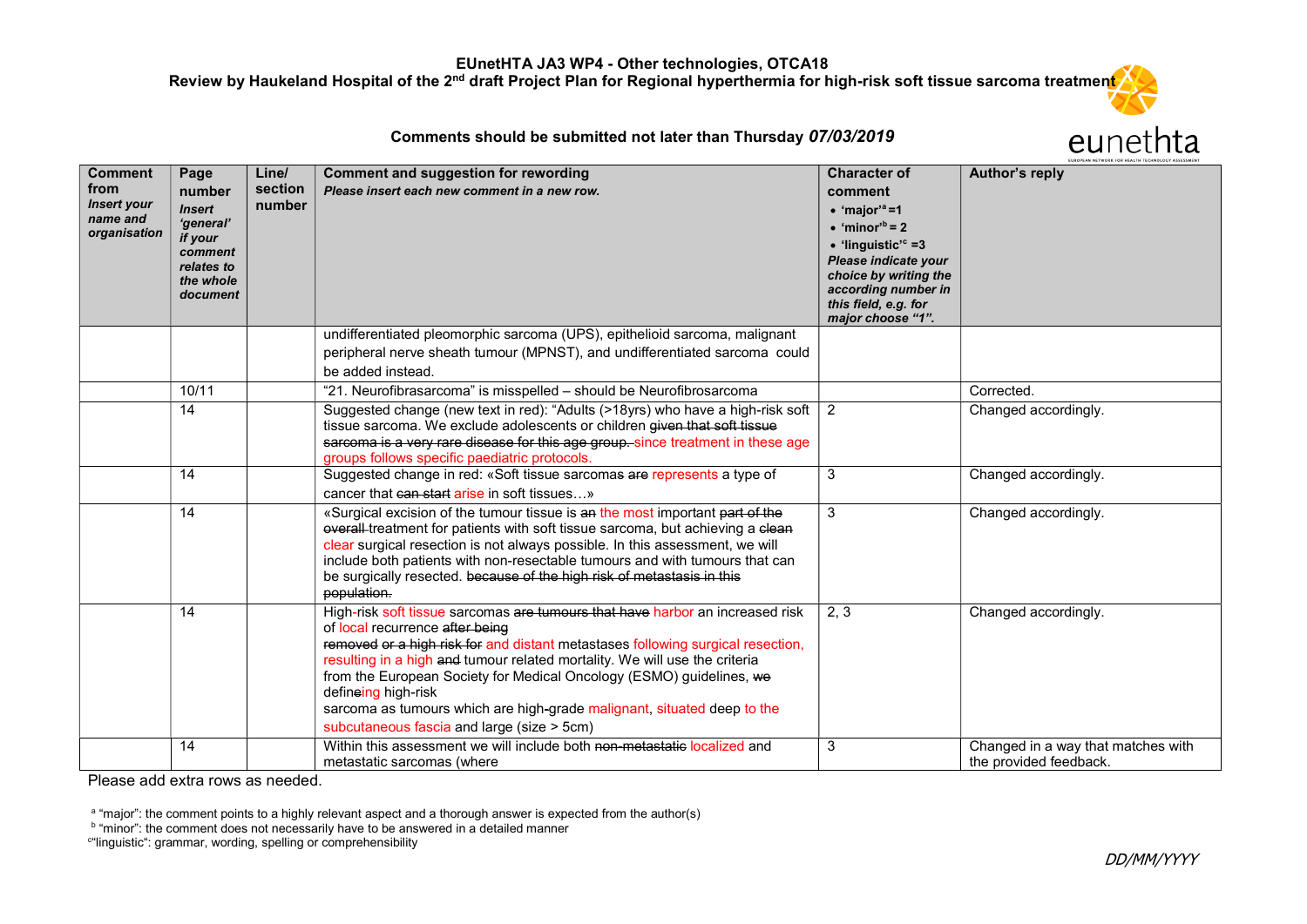Review by Haukeland Hospital of the 2<sup>nd</sup> draft Project Plan for Regional hyperthermia for high-risk soft tissue sarcoma treatment

## eunethta

| Comments should be submitted not later than Thursday 07/03/2019 |  |
|-----------------------------------------------------------------|--|
|-----------------------------------------------------------------|--|

| <b>Comment</b><br>from<br><b>Insert your</b><br>name and<br>organisation | Page<br>number<br><b>Insert</b><br>'general'<br>if your<br>comment<br>relates to<br>the whole<br>document | Line/<br>section<br>number | Comment and suggestion for rewording<br>Please insert each new comment in a new row.                                                                                                                                                                                                                                                                                                                                                                                                                                                                                                                                                                                                                                                                           | <b>Character of</b><br>comment<br>$\bullet$ 'major' <sup>a</sup> =1<br>$\bullet$ 'minor <sup>'b</sup> = 2<br>$\bullet$ 'linguistic' <sup>c</sup> =3<br>Please indicate your<br>choice by writing the<br>according number in | Author's reply                                                                                                                           |
|--------------------------------------------------------------------------|-----------------------------------------------------------------------------------------------------------|----------------------------|----------------------------------------------------------------------------------------------------------------------------------------------------------------------------------------------------------------------------------------------------------------------------------------------------------------------------------------------------------------------------------------------------------------------------------------------------------------------------------------------------------------------------------------------------------------------------------------------------------------------------------------------------------------------------------------------------------------------------------------------------------------|-----------------------------------------------------------------------------------------------------------------------------------------------------------------------------------------------------------------------------|------------------------------------------------------------------------------------------------------------------------------------------|
|                                                                          |                                                                                                           |                            |                                                                                                                                                                                                                                                                                                                                                                                                                                                                                                                                                                                                                                                                                                                                                                | this field, e.g. for<br>major choose "1".                                                                                                                                                                                   |                                                                                                                                          |
|                                                                          |                                                                                                           |                            | the cancer has spread from the main tumours to other areas). Cases treated<br>with We will also include both either curative and palliative patients. intent will<br>be included. "In the event of studies have includeding a mixed population (i.e.<br>low- and high-risk), we will not include studies if less than 75% of the included<br>patients are considered to be high-risk soft tissue sarcoma patients.                                                                                                                                                                                                                                                                                                                                             |                                                                                                                                                                                                                             |                                                                                                                                          |
|                                                                          | 14                                                                                                        |                            | "ICD 10 codes: C 48 and C49.0-C49.9. Since ICD-codes follow organ of origin,<br>other organ specific ICD 10 codes may be applicable (for instance in case of a<br>sarcoma of the pancreas, the correct code will be C25)                                                                                                                                                                                                                                                                                                                                                                                                                                                                                                                                       |                                                                                                                                                                                                                             | Changed accordingly.                                                                                                                     |
|                                                                          | 19                                                                                                        |                            | Add to references:<br>Issels RD, Lindner LH, Verweij J, Wessalowski R, Reichardt P, Wust P,<br>Ghadjar P, Hohenberger P, Angele M, Salat C, Vujaskovic Z, Daugaard S,<br>Mella O, Mansmann U, Dürr HR, Knösel T, Abdel-Rahman S, Schmidt M,<br>Hiddemann W, Jauch KW, Belka C, Gronchi A; European Organization for the<br>Research and Treatment of Cancer-Soft Tissue and Bone Sarcoma Group and<br>the European Society for Hyperthermic Oncology.<br>Effect of Neoadjuvant Chemotherapy Plus Regional Hyperthermia on<br>Long-term Outcomes Among Patients With Localized High-Risk Soft<br>Tissue Sarcoma: The EORTC 62961-ESHO 95 Randomized Clinical Trial.<br>JAMA Oncol. 2018 Apr 1;4(4):483-492. doi: 10.1001/jamaoncol.2017.4996.<br>PMID: 29450452 |                                                                                                                                                                                                                             | Changed accordingly.                                                                                                                     |
|                                                                          | 19                                                                                                        |                            | May be considered as reference:<br>Issels R, Lindner LH.<br>Regional hyperthermia for high-risk soft tissue sarcoma treatment:<br>present status and next questions.<br>Curr Opin Oncol. 2016 Sep; 28(5): 447-52. doi:                                                                                                                                                                                                                                                                                                                                                                                                                                                                                                                                         | 2                                                                                                                                                                                                                           | We will evaluate the suggested<br>references during the screening<br>process where we select studies for<br>inclusion in the assessment. |

Please add extra rows as needed.

<sup>a</sup> "major": the comment points to a highly relevant aspect and a thorough answer is expected from the author(s)<br><sup>b</sup> "minor": the comment does not necessarily have to be answered in a detailed manner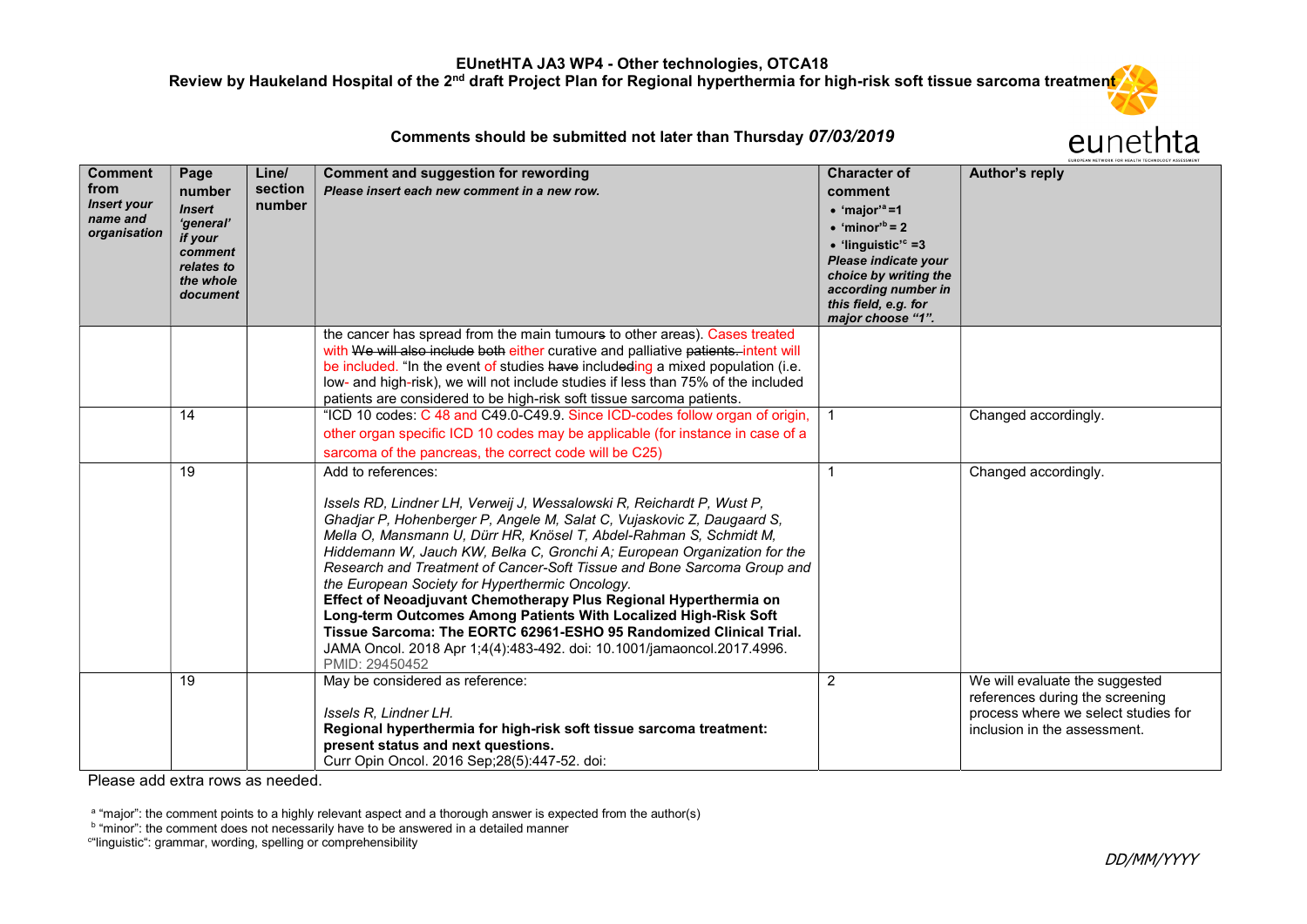Review by Haukeland Hospital of the 2<sup>nd</sup> draft Project Plan for Regional hyperthermia for high-risk soft tissue sarcoma treatment

Comments should be submitted not later than Thursday 07/03/2019

# eunethta

| <b>Comment</b><br>from<br><b>Insert your</b><br>name and<br>organisation | Page<br>number<br><b>Insert</b><br>'general'<br>if your<br>comment<br>relates to<br>the whole | Line/<br>section<br>number | Comment and suggestion for rewording<br>Please insert each new comment in a new row.                                                                                                                                                                                                                                                                                   | <b>Character of</b><br>comment<br>$\bullet$ 'major' <sup>a</sup> =1<br>$\bullet$ 'minor' <sup>b</sup> = 2<br>$\bullet$ 'linguistic' <sup>c</sup> =3<br>Please indicate your<br>choice by writing the | Author's reply   |
|--------------------------------------------------------------------------|-----------------------------------------------------------------------------------------------|----------------------------|------------------------------------------------------------------------------------------------------------------------------------------------------------------------------------------------------------------------------------------------------------------------------------------------------------------------------------------------------------------------|------------------------------------------------------------------------------------------------------------------------------------------------------------------------------------------------------|------------------|
|                                                                          | document                                                                                      |                            |                                                                                                                                                                                                                                                                                                                                                                        | according number in<br>this field, e.g. for<br>major choose "1".                                                                                                                                     |                  |
|                                                                          |                                                                                               |                            | 10.1097/CCO.0000000000000316. Review. PMID: 27455134                                                                                                                                                                                                                                                                                                                   |                                                                                                                                                                                                      |                  |
|                                                                          | 19                                                                                            |                            | May be considered as reference:<br>Issels R, Kampmann E, Kanaar R, Lindner LH.<br>Hallmarks of hyperthermia in driving the future of clinical hyperthermia<br>as targeted therapy: translation into clinical application.<br>Int J Hyperthermia. 2016;32(1):89-95. doi: 10.3109/02656736.2015.1119317.<br>Epub 2016 Jan 24. Review. PMID: 26803991                     | $\overline{2}$                                                                                                                                                                                       | See reply above. |
|                                                                          | 19                                                                                            |                            | May be considered as reference:<br>Ott OJ, Schmidt M, Semrau S, Strnad V, Matzel KE, Schneider I, Raptis D,<br>Uter W, Grützmann R, Fietkau R.<br>Chemoradiotherapy with and without deep regional hyperthermia for<br>squamous cell carcinoma of the anus.<br>Strahlenther Onkol. 2018 Nov 2. doi: 10.1007/s00066-018-1396-x. [Epub<br>ahead of print], PMID:30390114 | $\overline{2}$                                                                                                                                                                                       | See reply above. |
|                                                                          | 19                                                                                            |                            | May be considered as reference:<br>Elming PB, Sørensen BS, Oei AL, Franken NAP, Crezee J, Overgaard J,<br>Horsman MR.<br>Hyperthermia: The Optimal Treatment to Overcome Radiation Resistant<br>Hypoxia.<br>Cancers (Basel). 2019 Jan 9;11(1). pii: E60. doi: 10.3390/cancers11010060.<br>Review. PMID: 30634444                                                       | $\overline{2}$                                                                                                                                                                                       | See reply above. |
|                                                                          | 19                                                                                            |                            | May be considered as reference:<br>Datta NR, Stutz E, Gomez S, Bodis S.                                                                                                                                                                                                                                                                                                | $\overline{2}$                                                                                                                                                                                       | See reply above. |

Please add extra rows as needed.

<sup>a</sup> "major": the comment points to a highly relevant aspect and a thorough answer is expected from the author(s)<br><sup>b</sup> "minor": the comment does not necessarily have to be answered in a detailed manner